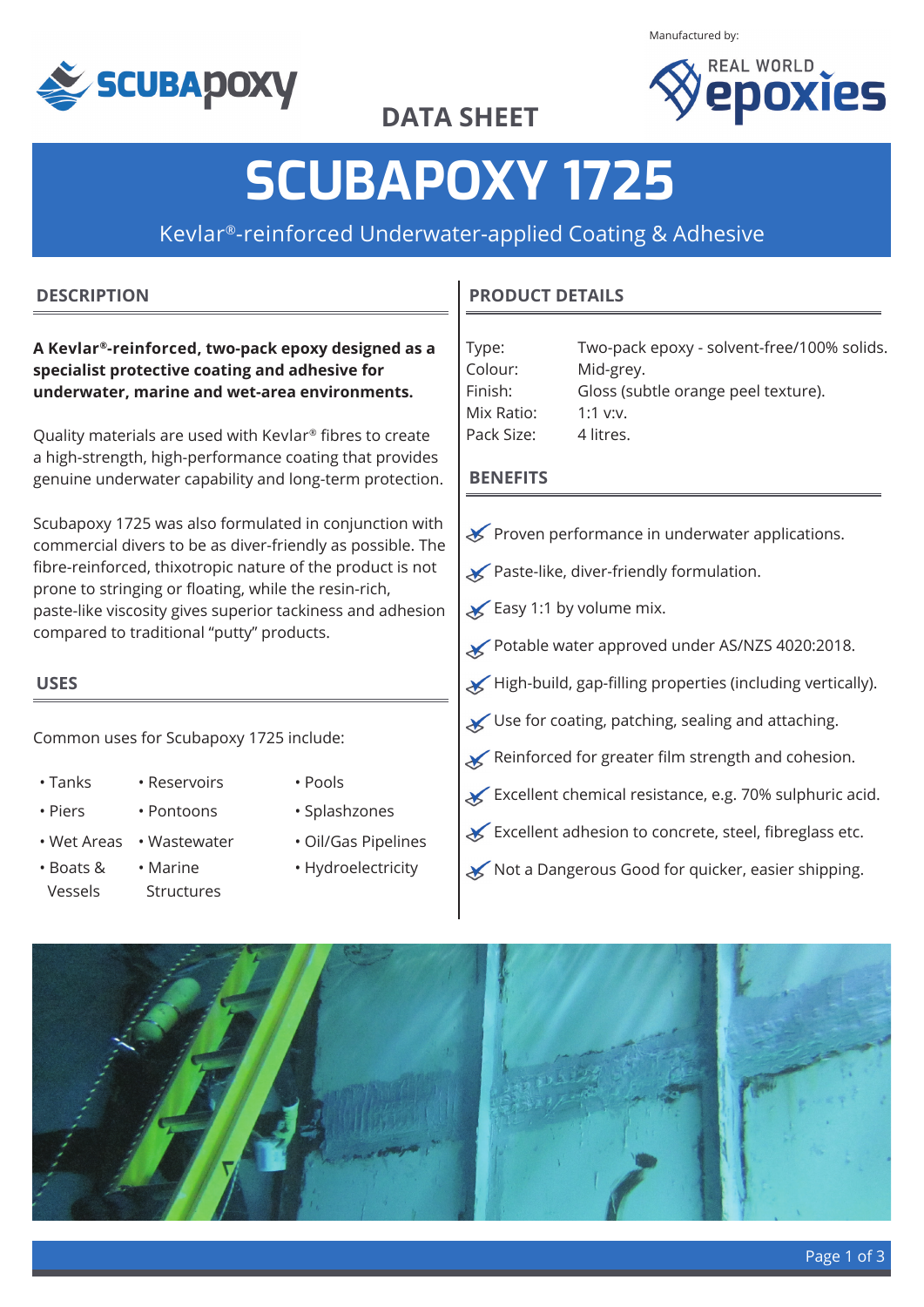# **SCUBAPOXY 1725**

#### **PROPERTIES**

| <b>Adhesion</b><br><b>ASTM D451/ISO 4624</b> | Concrete - substrate failure in<br>dry and wet<br>Steel - Wet >2400psi<br>- Dry >2000psi |
|----------------------------------------------|------------------------------------------------------------------------------------------|
| <b>Hardness</b><br><b>ASTM D-2280</b>        | 81-86 Shore D                                                                            |
| <b>Potable Water</b><br>AS/NZS 4020:2018     | Passed all criteria at a min.<br>exposure of 9000mm <sup>2</sup> per litre               |

#### **CHEMICAL RESISTANCE**

10% Acetic Acid Bleach Ethanol Toluene Skydrol Deionized Water

50% Sodium Hydroxide 70% Sulphuric Acid Xylene Hydrocarbons/Fuels/Oils 10% Lactic Acid

Staining may occur when exposed to aggressive chemicals. Good housekeeping practices, including dilution and spillage clean up, will minimise chemical damage. For full immersion performance, contact supplier.

#### **COVERAGE**

The actual coverage achieved by Scubapoxy 1725 will depend on the substrate characteristics and condition.

The theoretical yields for a 800-micron coating film (recommended) are:

#### **4 litre kit @ 1.25m2 /L = 5m2**



### **CURING TIMES**

|                  | Time (@ 25°C) |
|------------------|---------------|
| Pot Life         | - 30 minutes  |
| Set (touch)      | - 6 hours     |
| Set (hard)       | - 15 hours    |
| Re-coat (min.)   | - 15 hours    |
| Re-coat (max.)   | - 36 hours    |
| <b>Full Cure</b> | - 7 days      |
|                  |               |

- Approximate time frames for full kit  $@$  25 $°C$ .
- Pot life will shorten for larger mixes.
- Curing times will decrease with increasing temperature
- (+10°C will halve curing times, -10°C will double them).

#### **PRODUCT NOTES**

- Some settling may be experienced in Part B over long periods of time without use. In such cases, mix separately and thoroughly before use.
- Scubapoxy 1725 may be difficult to apply at temperatures below 15°C. In this case, it's helpful to pre-warm the components separately in a heat bath before use. Scubapoxy 1715 can be used as a lower viscosity alternative in cool conditions.
- Scubapoxy 1725 should not be applied in temperatures lower than 5°C.
- Scubapoxy 1725 has thixotropic properties, which give the wet film good sag resistance on vertical surfaces. Thickness should not exceed 2000 microns/2mm when applied at temperatures greater than  $25^{\circ}$ C.
- Scubapoxy 1725 is compatible with most cathodic protection systems. If possible, test prior to use.
- Consistent with all epoxies, Scubapoxy 1725 will tend to discolour upon extended UV exposure. This doesn't detract from coating performance.
- Clean up with MEK, acetone or methylated spirits.